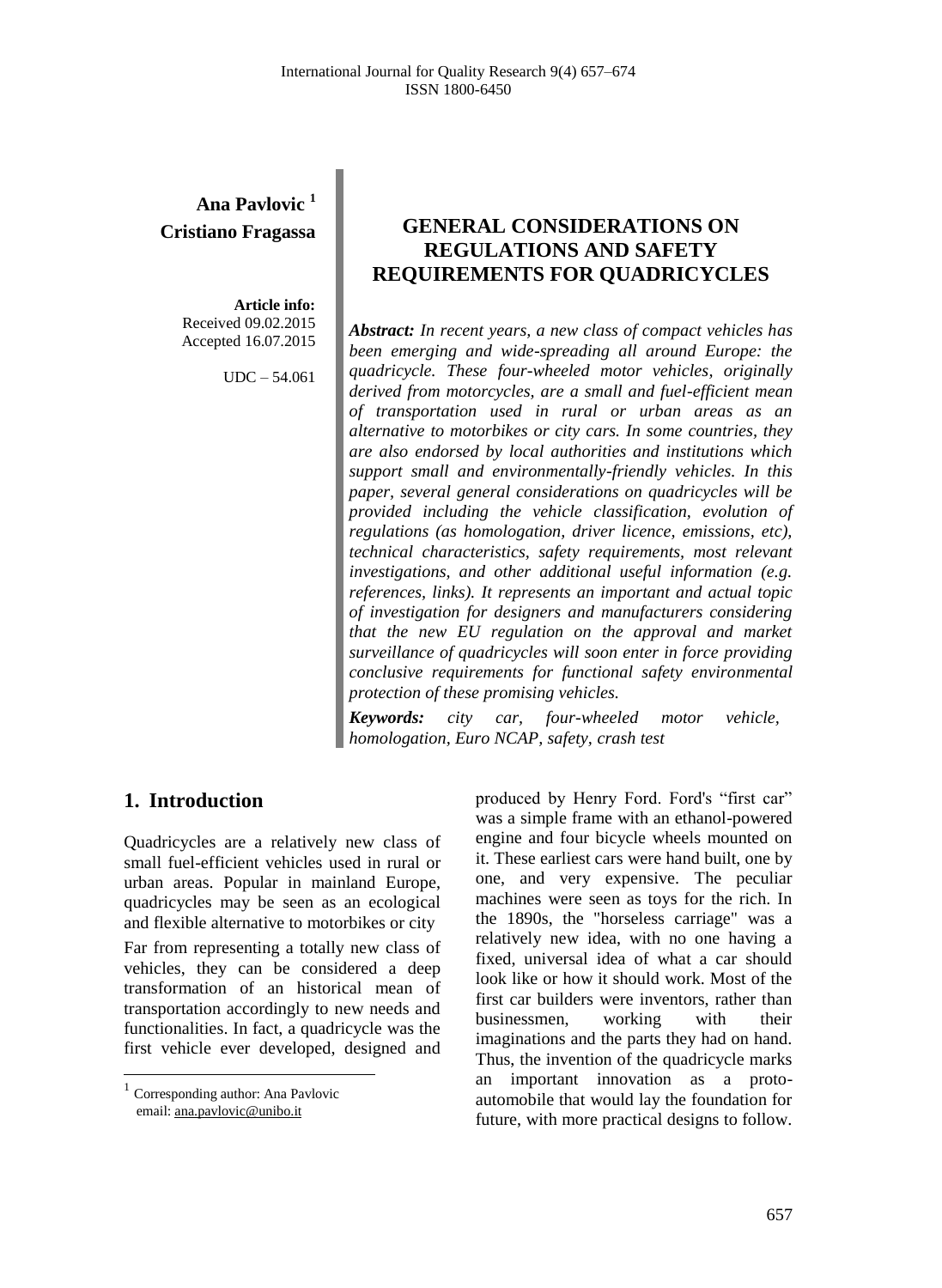

An fascinating collection of quadricycles and other strange vehicles are reported in (Doeden, 2007) where the trajectory of evolution for mean of transport can be recognized and traced*.*

Nowadays, in general terms, "quadricycle"<br>or, less frequently, "quadracycle", or, less frequently, "quadracycle", "quadcycle", "quadrocycle", can be referred to every vehicle with four wheels. From this perspective, this group is rather large and multifarious, also including, for instance, allterrain vehicles (also known as a "quad"), low-speed vehicles (LSV), velomobiles (human-powered vehicles with a fairing), rickshaws (a four-wheeled style of cycle) and other strange four wheeled vehicles (Figure 1). Somewhere (e.g. Australia), these small vehicles, when motorized, are often referred as Alternative Vehicles (AVs) highlighting how these wheeled vehicles, used for personal transport, are differ in construction from conventional vehicles such as cars, motorcycles and bicycles. And do not comply with applicable vehicle regulation for cars or motorcycles.



**Figure 1.** Large variety of four wheeled vehicles on the market

But, more appropriate lines of demarcation have to be defined with the aim at creating categories of homogeneous vehicles. The definition and classification of vehicles is a first, but fundamental step of the regulation activity to be implemented before alternative vehicles can be properly used. In fact, in connection with these categories, several regulations can be established as, for instance, homologation, safety, driving licences, emissions, etc.. How to consider a quadricycle has been an issue widely discussed in the recent years. A review of international practices suggests that jurisdictions are having difficulty catering for alternative vehicles. At the moment there are no International vehicle standards that can be applied in their entirety to cover all concerns about the safety and operation of alternative vehicles

The European Union, limiting its interest to "motorised quadricycle", proposes classifications of these four-wheeled [microcars](http://en.wikipedia.org/wiki/Microcar) based on weight, power and speed. The Directive 92/61/ECC concerning the reception of a two or three wheel vehicles – later recast in framework Directive 2002/24/EC – gives a legal basis to the manufacturing and licensing of quadricycles. However, a very recent Directive, the N. 168/2013, which will be fully implemented in few months, provides general requirements for functional safety environmental protection of these vehicles and repeal the above Directives.

# **2. EU classification of motor vehicles**

In Europe, the classifications for vehicle category are based in UN Regulations, also known as UNECE standards. The [United](http://en.wikipedia.org/wiki/United_Nations)  [Nations](http://en.wikipedia.org/wiki/United_Nations) Economic Commission for [Europe,](http://en.wikipedia.org/wiki/Europe) was established in 1947 to encourage economic cooperation among its member states. It is one of five regional commissions under the administrative direction of United Nations headquarters. It has 56 member states. Besides countries in Europe, it also includes Canada, the Central Asian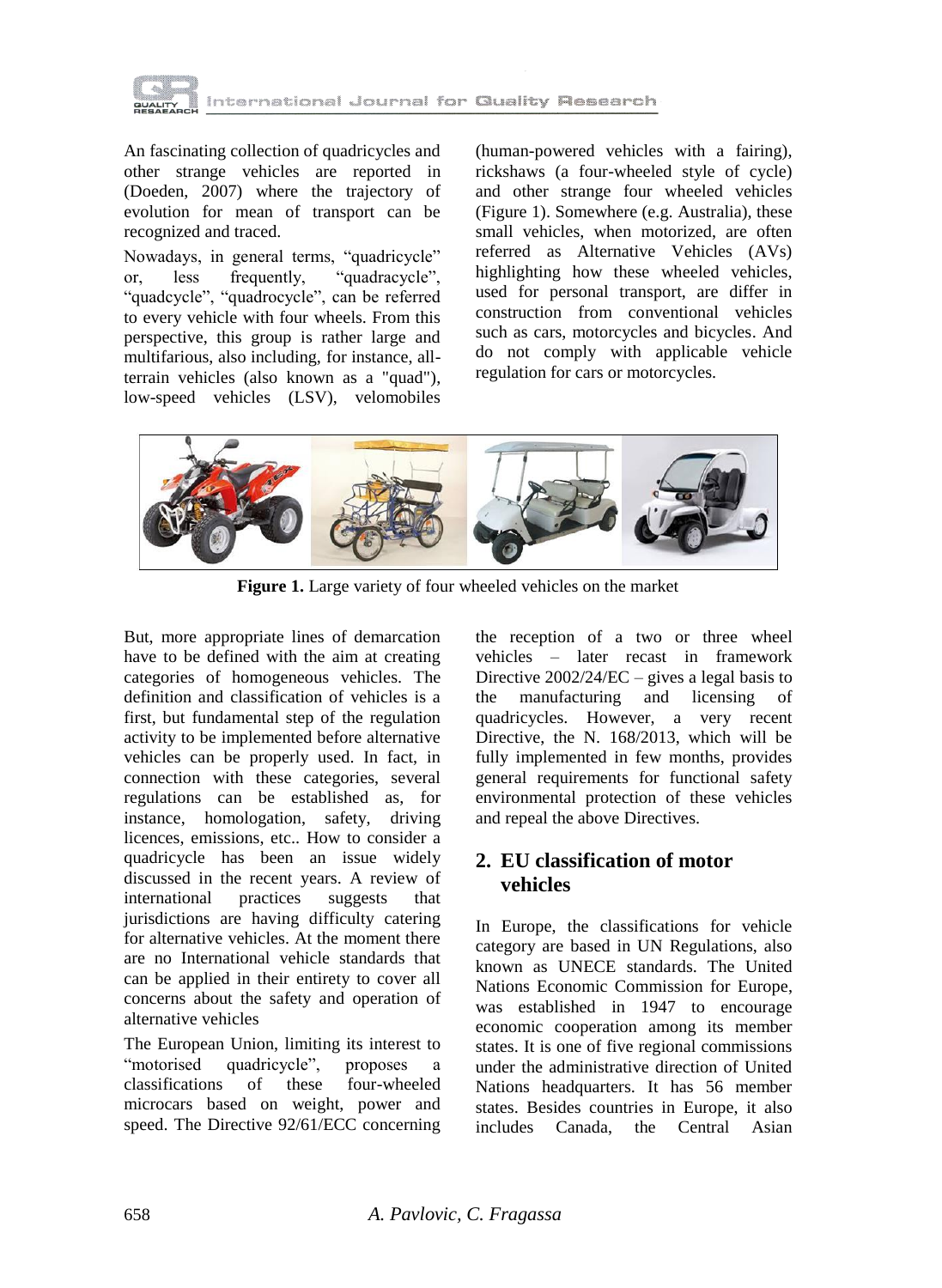

republics, Israel and the United States of America. The regulations are based on the principles of type-approval and of reciprocal recognition of approval among participating countries. The legal framework for the reciprocal recognition of UN Regulations is set out in the "1958 Agreement". This coordination body permits to widespread standards all over the world.

The unification between UN and EU regulations is obtained by the Directive 2007/46/EC (the Framework Directive), applied to powered four-wheel vehicles including passenger cars, goods vehicles and trailers. The Framework Directive lists more than 40 separate EU Directives that the vehicle must comply with in order to gain type-approval (more details in Table 1). These specify performance requirements and tests for various aspects of the vehicle ranging from tyres through to exhaust emissions and braking systems. The Framework Directive also lists United<br>Nations (UN) Regulations that are Nations (UN) Regulations that are considered to be acceptable alternatives to certain EU directives.

| Table 1. Technical requirements and directives for category L vehicles |  |
|------------------------------------------------------------------------|--|
|------------------------------------------------------------------------|--|

| <b>Subject</b>                                                       | <b>Directive number</b> |
|----------------------------------------------------------------------|-------------------------|
| Maximum torque and maximum net power of engine                       | 95/1/EC                 |
| Anti-tampering measures                                              | 97/24/EC Chapter 7      |
| Fuel tank                                                            | 97/24/EC Chapter 6      |
| Maximum design speed                                                 | 95/1/EC                 |
| Masses and dimensions                                                | 93/93/EEC               |
| Coupling devices and their attachment                                | 97/24/EC Chapter        |
|                                                                      | 10                      |
| Anti-air pollution measures                                          | 97/24/EC Chapter 5      |
| <b>Tyres</b>                                                         | 97/24/EC Chapter 1      |
| <b>Braking</b> systems                                               | 93/14/EEC               |
| Installation of lighting and light-signalling devices on the vehicle | 93/92/EEC               |
| Lighting and light-signalling devices on the vehicle                 | 97/27/EC Chapter 2      |
| Audible warning device                                               | 93/30/EEC               |
| Position for the mounting of rear registration plate                 | 93/94/EEC               |
| Electromagnetic compatibilità                                        | 97/24//EC Chapter 8     |
| Sound level and exhaust system                                       | 97/24//EC Chapter 9     |
| Rear-view mirror(s)                                                  | 97/24//EC Chapter 4     |
| <b>External projections</b>                                          | 97/24//EC Chapter 3     |
| Stand (except in case of vehicles having three or more wheels)       | 93/31/EEC               |
| Devices to prevent unauthorised use of the vehicle                   | 93/33/EEC               |
| Windows; windscreen wipers; windscreen washers; devices for de-icing | 97/24//EC Chapter       |
| and demisting                                                        | 12                      |
| Passenger hand-hold for two-wheel vehicles                           | 93/32/EEC               |
| Anchorage points for safety belts and safety belts                   | 97/24//EC Chapter       |
|                                                                      | 11                      |
| Speedometer                                                          | 2000/7/EC               |
| Identification of controls, tell-tales and indicators                | 93/29/EEC               |
| Statutory inscriptions (content, location and method of affixing)    | 93/34/EEC               |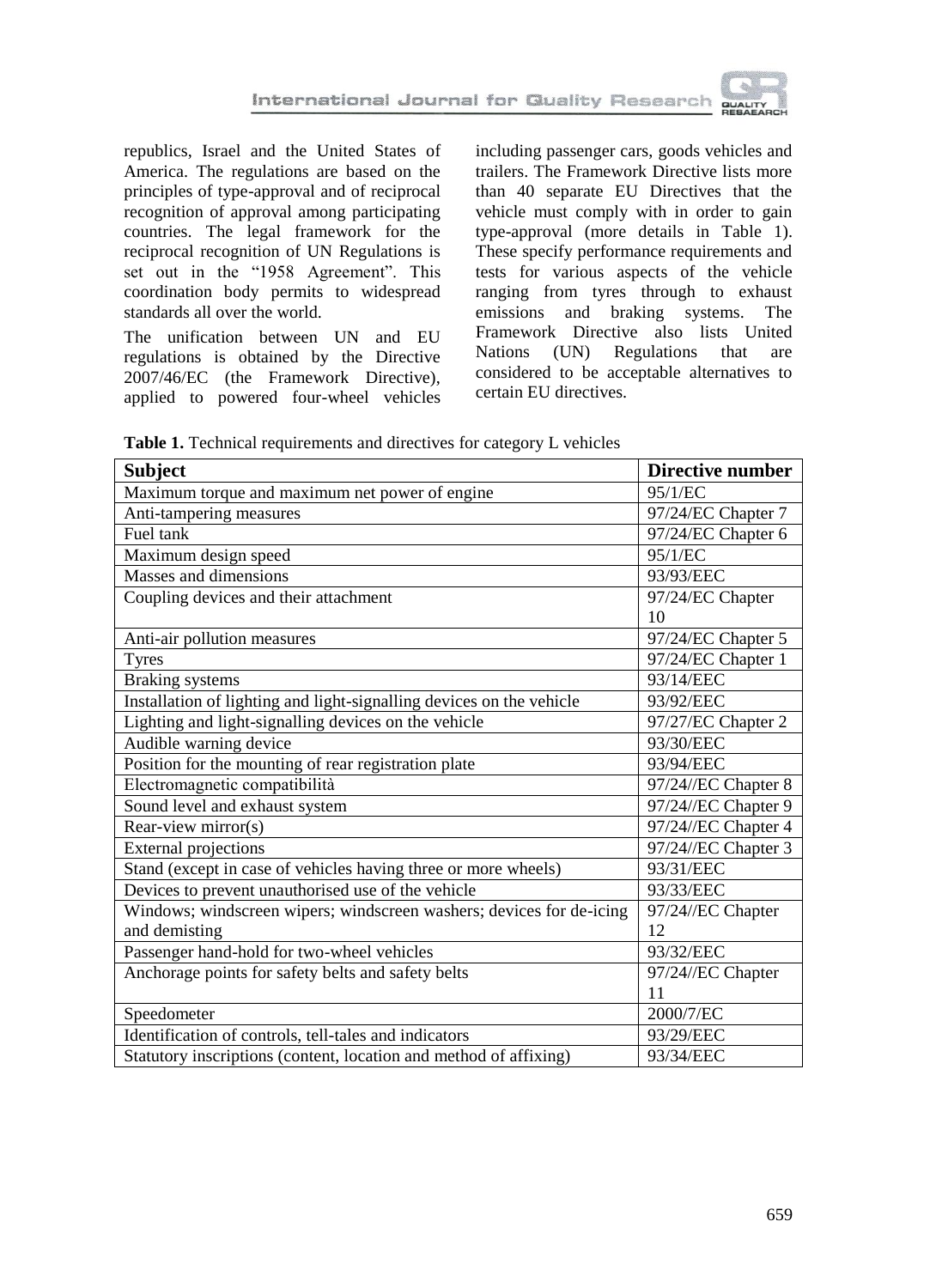

nternational Journal for Guallty Research

An useful simplification of the EU classification of motor vehicles with at least four wheels is:

- Category G: off-road vehicles
- Category L: light motor vehicles
- Category M: vehicles having at least four wheels and used for the carriage of passengers
- Category N: used for the carriage of goods (trucks):

• Category O: trailers (including semi-trailers)

Quadricycles were traditionally included inside the *Category L: light motor vehicles*, together with motorized bikes, tricycles and quad, but also with moped and motorbikes. Additional details for Category L are available in Table 2.

| Table 2. Typology of vehicles inside in the "L" category |  |  |  |
|----------------------------------------------------------|--|--|--|
|----------------------------------------------------------|--|--|--|

|                 | Category                    |               | Subcategory             | <b>Example</b> |
|-----------------|-----------------------------|---------------|-------------------------|----------------|
| L <sub>1e</sub> | Light two-wheel             | L1e-A         | Powered cycles          |                |
|                 | vehicle                     | $L1e-B$       | Moped                   |                |
| L2e             | Three wheel<br>moped        |               |                         |                |
| L3e             | Motorcycle                  | A1, A2,<br>A3 |                         |                |
| L <sub>4e</sub> | Motorcycle with<br>side car |               |                         |                |
| L5e             | Tricycle                    | L5e-A         | Tricycles               |                |
|                 |                             | L5e-B         | Commercial<br>Tricycles |                |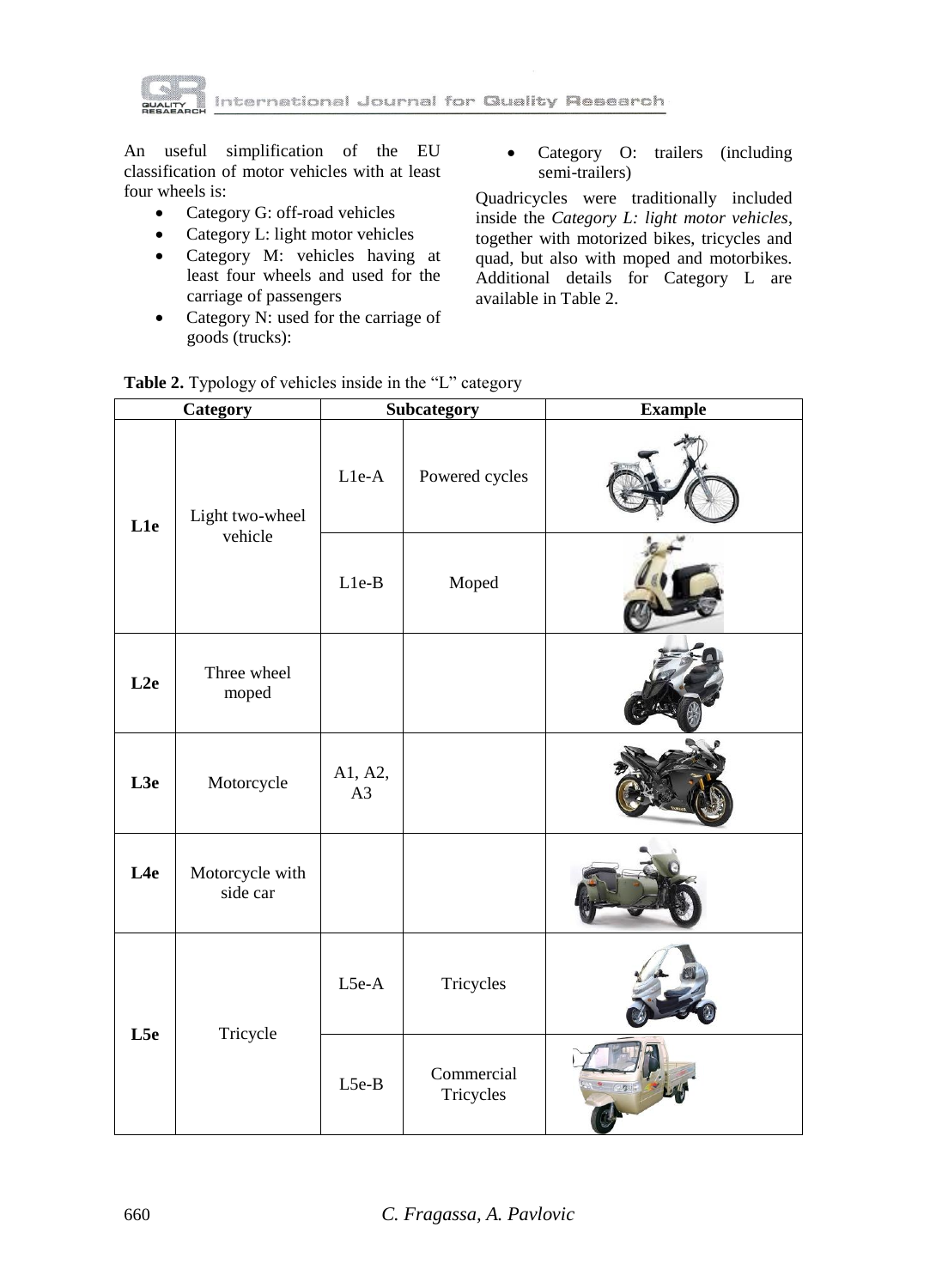



| L6e | Light quadricycle    | L6e-A                | Light quad                                       |  |
|-----|----------------------|----------------------|--------------------------------------------------|--|
|     |                      | L6e-B                | Light mini car                                   |  |
| L7e | Heavy<br>quadricycle | $L7e-A1$<br>$L7e-A1$ | On road quad                                     |  |
|     |                      | $L7e-B1$             | Heavy all terrain<br>quad                        |  |
|     |                      | $L7e-B2$             | Heavy all terrain<br>quad side-by-<br>side buggy |  |
|     |                      | L7eC                 | Heavy Quadri-<br>mobile                          |  |

Besides, according to UNECE standards, the framework Directive 2002/24/EEC strengthened quadricycles definition by introducing a distinction between light quadricycles and heavy quadricycles, creating the two sub-categories, knowingly:

- $\bullet$  light quadricycles (L6e)
- heavy quadricycles (L7e)

This framework became mandatory for all category L vehicles sold in the European Union from 9th May 2003.

# **3. Definition of light and heavy quadricycles**

Entering in technical details of L6e and L7e sub-categories (Figure 2), as defined by Framework Directive 2002/24/EC:

#### **Light quadricycles (L6e)** are:

- motor vehicles with four wheels
- whose unladen mass is not more than 350 kg, not including the mass of the batteries in case of [electric](http://en.wikipedia.org/wiki/Electric_vehicle)  [vehicles](http://en.wikipedia.org/wiki/Electric_vehicle)
- whose maximum design speed is not more than 45 km/h
- whose [engine cylinder](http://en.wikipedia.org/wiki/Cylinder_%28engine%29) capacity does not exceed  $50 \text{ cm}^3$  for spark ignition engines
- whose maximum net power output does not exceed 4 kW in the case of other [internal combustion engines](http://en.wikipedia.org/wiki/Internal_combustion_engine) (e.g. diesel fuelled)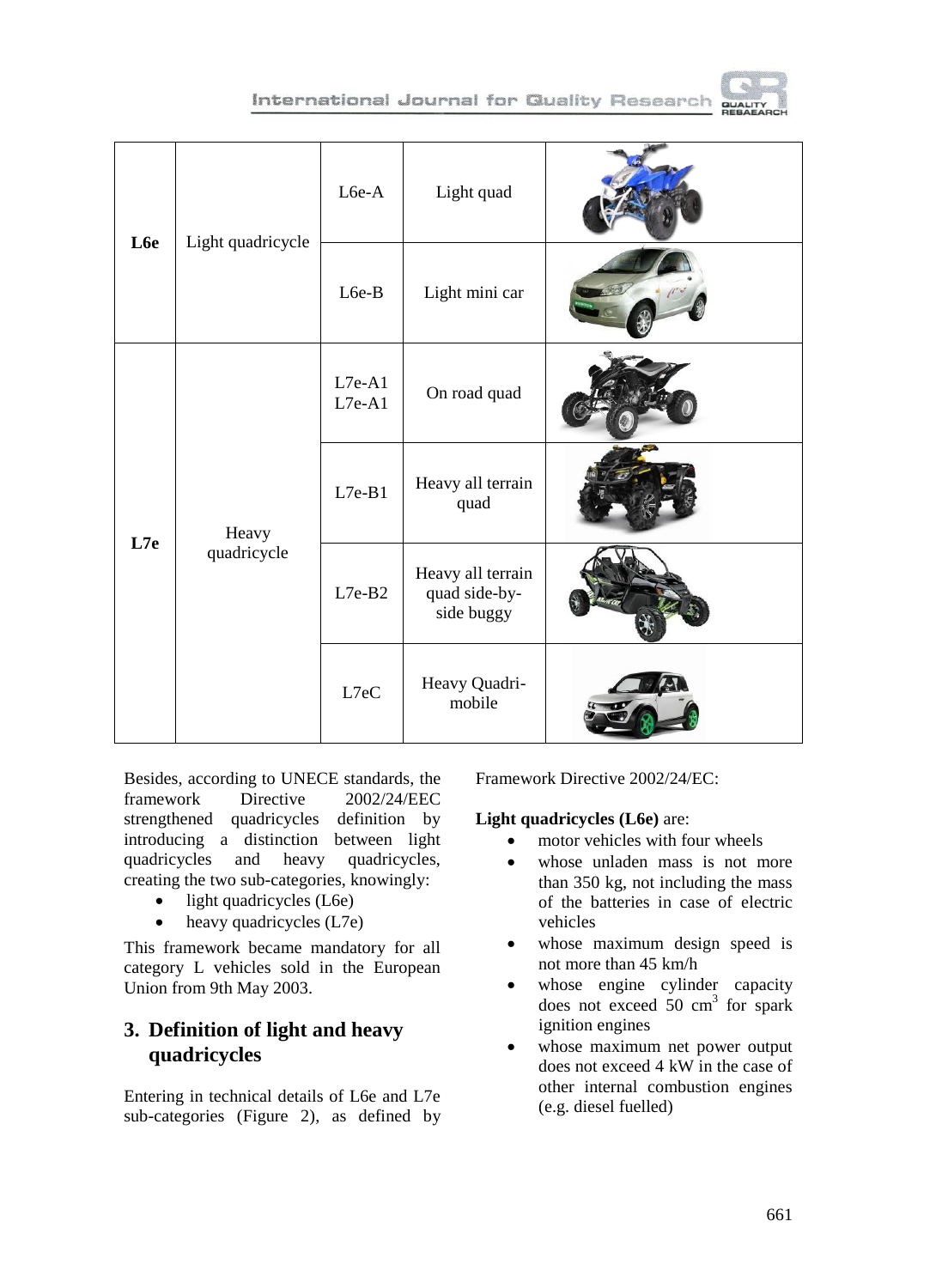

 whose maximum continuous rated power does not exceed 4 kW in the case of an [electric motor](http://en.wikipedia.org/wiki/Electric_motor)

Adding, these vehicles shall also fulfil the technical requirements applicable to threewheel mopeds of category L2e unless specified differently in any of the separate **Directives** 

#### **Heavy quadricycles (L7e)** are:

- [motor vehicles](http://en.wikipedia.org/wiki/Motor_vehicle) with four wheels other than those referred to as light quadricycles
- whose unladen mass is not more than 400 kg (or 550 kg for vehicles intended for carrying goods), not including the mass of batteries in the case of electric vehicles
- with a design payload not more than 200 kg (passenger) or 1000 kg (goods)
- whose maximum net engine power does not exceed 15 kW.

Adding, these vehicles shall also fulfil the technical requirements as previously reported in Commission Directive 2001/116/EC of 20 December 2001, adapting to technical progress Council Directive 70/156/EEC on the approximation of the laws of the Member States relating to the type-approval of motor vehicles and their trailers. In practices, these vehicles shall be also considered to be equal to motor tricycles and shall also fulfil the technical requirements applicable to motor tricycles of category L5e (unless specified differently in any of the separate Directives).

# **4. Evolution of EU classification of quadricycles**

This categorisation is related to an evolution of rules.

In 1992, [the European Union](http://en.wikipedia.org/wiki/European_Union) published Directive 92/61/EEC which considered that

quadricycles fell into the same category as mopeds. Framework Directive 2002/24/EC then refined this definition by distinguishing between light and heavy quadricycles (L6e and L7e categories). Furthermore, Directive 2006/126 (3rd [Driving Licence](http://en.wikipedia.org/wiki/Driver%27s_license) Directive), later described in details, establishes a common framework for light quadricycles driving licences. For more than twenty years, these directives represented the complete framework for every aspect related to quadricycles in Europe.

But, as quadricycles look set to become more and more popular, also leading tragic accidents all over the World, several doubts about the real level of safety offered by this innovative mean of transportation emerged.

Consequently, as already mentioned, a new regulation was approved on 15 January 2013. This Directive, known as n. 168/2013, refers to the approval and market surveillance of two- or three-wheel vehicles and quadricycles. To be fully implemented on  $1<sup>st</sup>$  January 2016, it will provide general requirements for functional safety environmental protection of these vehicles and repeal all the above Directives.

### **5. Permission for driving**

As briefly anticipated, the Third European Driving Licence Directive, also known as 2006/126/EC, represents the main EU directives for use of quadricycles. This Directive specifically refers to the minimum requirements for driving quadricycles, including the category of authorized streets and speed. It imposes, for instance, the same requirements for light quadricycles as for mopeds, including the driving age, for which it recommends 16 years as a minimum. The transposition deadline of the directive was 19 January 2011, but several delays occurred at the national level.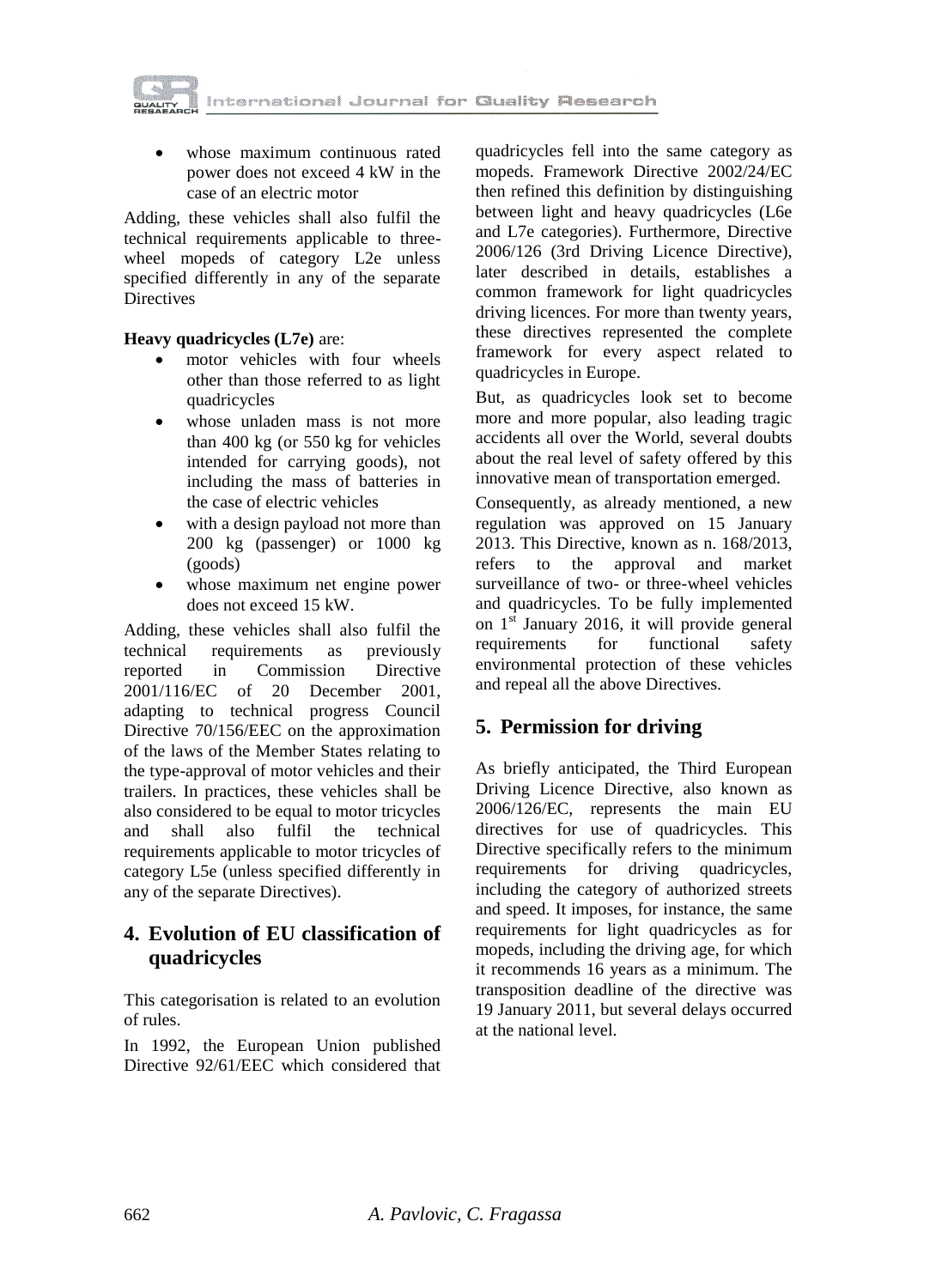



**Figure 2.** Heavy quadricycles (L7e category) for transportation of persons (left) and goods (right)

Largely adopted in Europe not before 2013, it can present relevant distinguishes in consideration of the specific regulation approved by each EU Members. Limiting this analysis to the most important and promising markets for quadricycles (as France, Italy, UK), the national laws currently establish that for driving a:

- light quadricycle (L6e), a full A category licence is needed
- heavy quadricycle (L7e), a full B category licence is needed.

Instead to be considered as marginal, the specificity of licence to be used for driving quadricycle is probably the most relevant single aspect in all this matter. For instance, the L6e, limited to a maximum speed of 45 kilometres per hour (equivalent to 28mph) and having a maximum weight of no more than 350 kg (excluding battery pack), lightweight quadricycles can be driven in many European countries without a driving license, or just on a moped license in others.

Adding, the permission of driving selects the age of driver and, sometimes, limits the way to use the vehicle. For instance, in a large number of EU countries, a full B category licence is obtainable only when the driver is over 18-year old. The same age is also legally requested for transportation of other people. Furthermore, a limit in permission of driving, as an A category licence, limits the user to light quadricycle (L6e) and a 45 km/h maximum speed. But, beyond the marginal restraint of a decreased speed, the real limitation consists in the streets a light quadricycles can run. Highways, bypasses and other main streets around cities could be forbidden. Consequently, designers, manufactures, customers and potential markets are directly involved in the application of 2006/126/EC, together with all technical requirements referred from conceptual design (e.g. engine power, maximal speed) to manufacturing choices (e.g. target costs).

### **6. Market and costumers**

Referring to the current market, the fleet of quadricycles, updated to 2012, counts about 340.000 drivers in Europe, with 17.000 new registrations per year, mainly in France (10614) and Italy (2351). This market is growing fast, with an estimated growth of +10% per year. Outside Europe an estimations is more complex since information from quadricycles is merged with data referred to other categories of light vehicles (e.g. United States).

Market studies and practical observations show that there are two different kinds of quadricycle users: an elderly population, with or without driving licence, living in the countryside, accessing to limited resources and interested to low-priced products. At the moment, this demographic segment counts for the majority of users, with a large quantity of vehicle for transportation of goods in rural areas. These customers are traditionally interested to vehicle characterized by low level of innovation and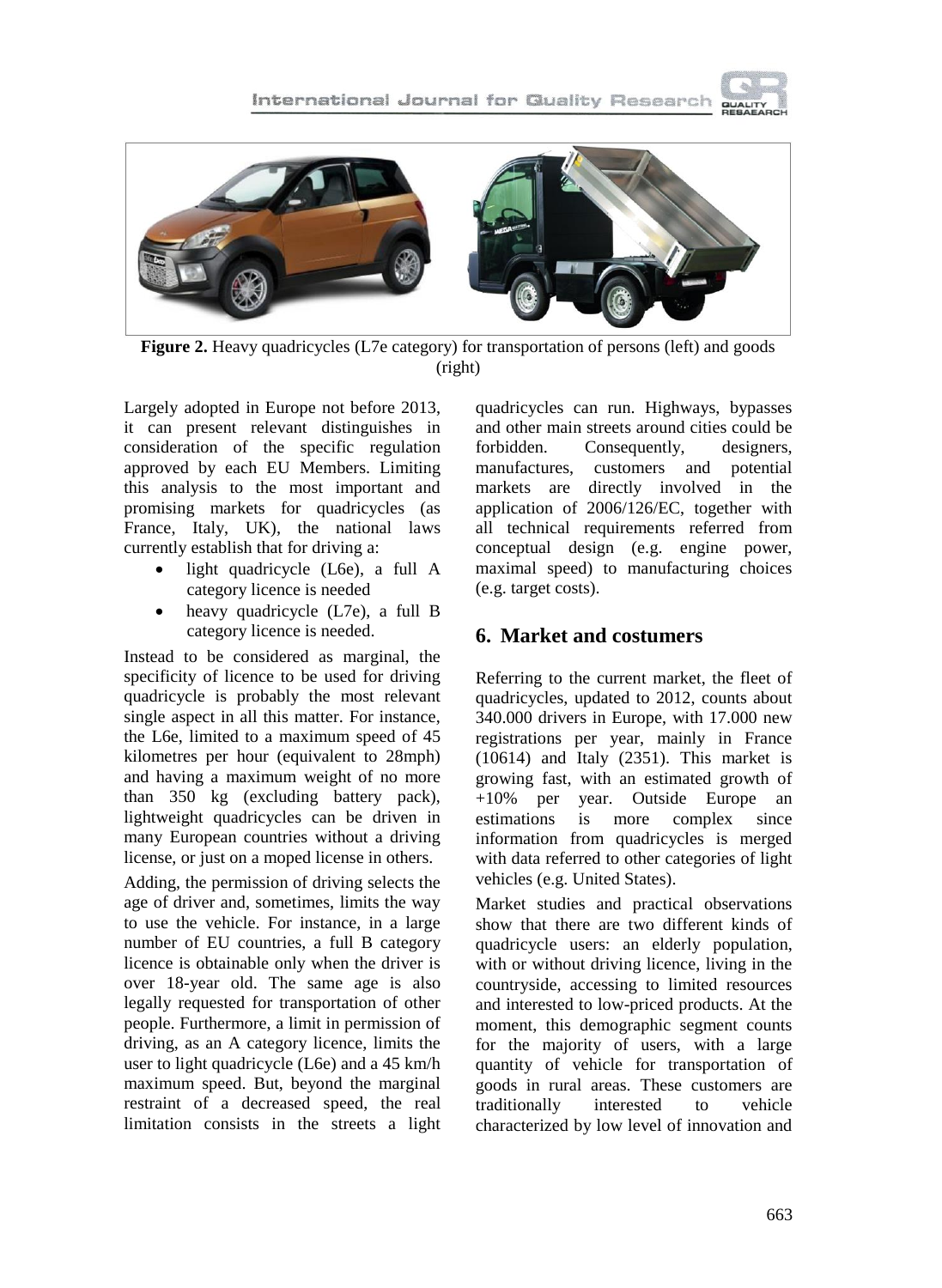

performances.

On the contrary, it is evident how a well-off, young and urban population is growing fast as end-users for quadricycle. It is also evident by a recent investigation in United Kingdom. Although quadricycles were not particularly popular in this country, the number of them increased from 223 to around 600 over between 2010 e half of 2014. Adding, during this period around 40% of quadricycles are licensed in the City of London and this part is progressively increasing. In these and similar cases, quadricycles offer many technical advantages that make these mini-cars the best choice as urban vehicle:

- small dimensions making narrow accesses and parking easier;
- a reduced speed of 45 kph (in the case of L6e) which is better adapted to urban driving;
- entry level graduated driving which encourages better driver awareness;
- easy to operate continuously variable transmission (CVT);
- fuel efficiency (approx 40km/l);
- low CO2 emissions reducing the environmental impact.

Even if characterized by relevant benefits, the world-wide market access for quadricycles is not so obvious. As demonstrated by recent researches (Gilke *et al.,* 2013) a successful implementation of Mass Customization can result in a challenging manufacturing environment with both high volume production and high product mix, where the customers expect individualized products at the same price they are paying for mass-produced items. Meeting this challenge requires changes in the manufacturing strategies, increase in the flexibility of the production equipments and the most importantly are the adaptable computer systems which make this possible in the manufacturing enterprise. The major requirement is to develop a system which can adapt quickly in order to start new production or to react quickly in failure

scenario. Thus the system should have the ability of self improving, self-adaptable and self healing. Thus there is a need for technical migration from a well established flexible manufacturing system (FMS) to intelligent and reconfigurable manufacturing system. Nothing of these is already implemented in the case of quadricycles where nor the production chains, or the supply chain are fully engineered, yet.

# **7. Environmental aspects and norms**

These benefits on environment permit to present quadricycles as a sustainable solution for transportation. Lightness, high efficiency, hybrid power train, reduced speeds lead to low energy consumption. Several investigations already report business models for the introduction and operation of electric car or market penetration scenarios for electric vehicles (Hacker *et al.*, 2009) including, as fundamental parts, quadricycles and similar minicars in their considerations (Varma *et al*., 2011)*.* A new vision for transportation, including uncommon vehicles, seems to represent the compulsory strategy toward a significant reduction of greenhouse gas emission.

There is also lobbying to allow these vehicles to be used on public paths, cycleways or reserved roads (Paine, 2011). The argument is often put forward that these vehicles will be used instead of cars and so will result in reduced pollution and less traffic congestion. Even if nothing has ever established in that sense, these considerations are reinforcing the general interests on the vehicles all over the world (King, 2007).

Specifically referring to the antipollution requirements or other standards for environmental protection, in line with the whole L category, the European Union already planned a transition for quadricycles to: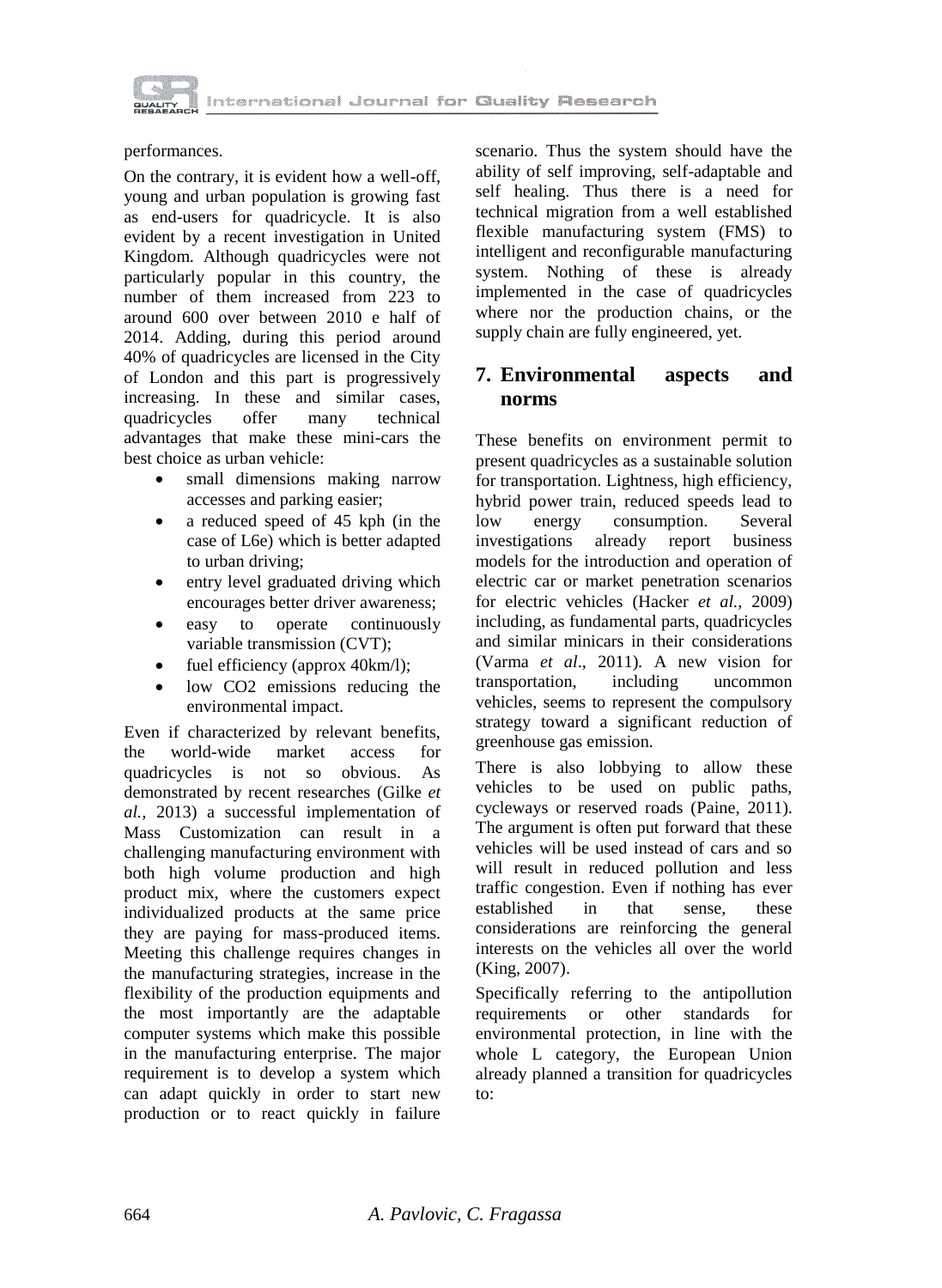

- Euro 3 since 1 July 2014;
- Euro 4 since 1 January 2017 for L6 and 1 January 2016 for L7;
- Euro 5 since 1 January 2020 for both L6 and L7.

Vehicle and Engine manufacturers confirmed the transition to Euro 3 and ensured the capability to obtain the Euro 4 standards as originally scheduled. At the same time, taking into account financial and technical resources, quadricycle manufacturers are concerned with the process of transition to Euro 5 standard (planned for 1st January 2020). Insofar as it is difficult from a technical point of view for manufacturers to comply with the requirements induced by Euro 5 standard for quadricycles, additional steps between the passage of Euro 4 and Euro 5 have been proposed.

Interested evaluations and assessments on a new way for a sustainable management organisation have been already proposed in several recent investigations (Afgan, 2009)*,* but they are often limited to conventional internal combustion engine cars. At the same time, it is already evident that a real jump over is possible only considering electrical motorization and light vehicles.

### **8. Safe and dangerous**

Experts from Euro NCAP (New Car Assessment Program), the European crash test agency declared that quadricycles show a level of safety that is way below that of cars since crash safety tests are not required by law (Figure 3). According to this opinion, even though they meet legislative standards, these vehicles lack the minimum safety equipment which has become commonplace on passenger cars sold in Europe. This criticality has to be considered particularly relevant in the case of heavy quadricycles. Like lightweight quadricycles (L6e), heavy quadricycle are not required by law to undergo the same strict crash tests as fullsize cars, yet both types of vehicle share the same roads as far more powerful, far safer cars.



**Figure 3.** A light quadricycle, a golf cart fared really badly in a crash test (EURO NCAP courtesy)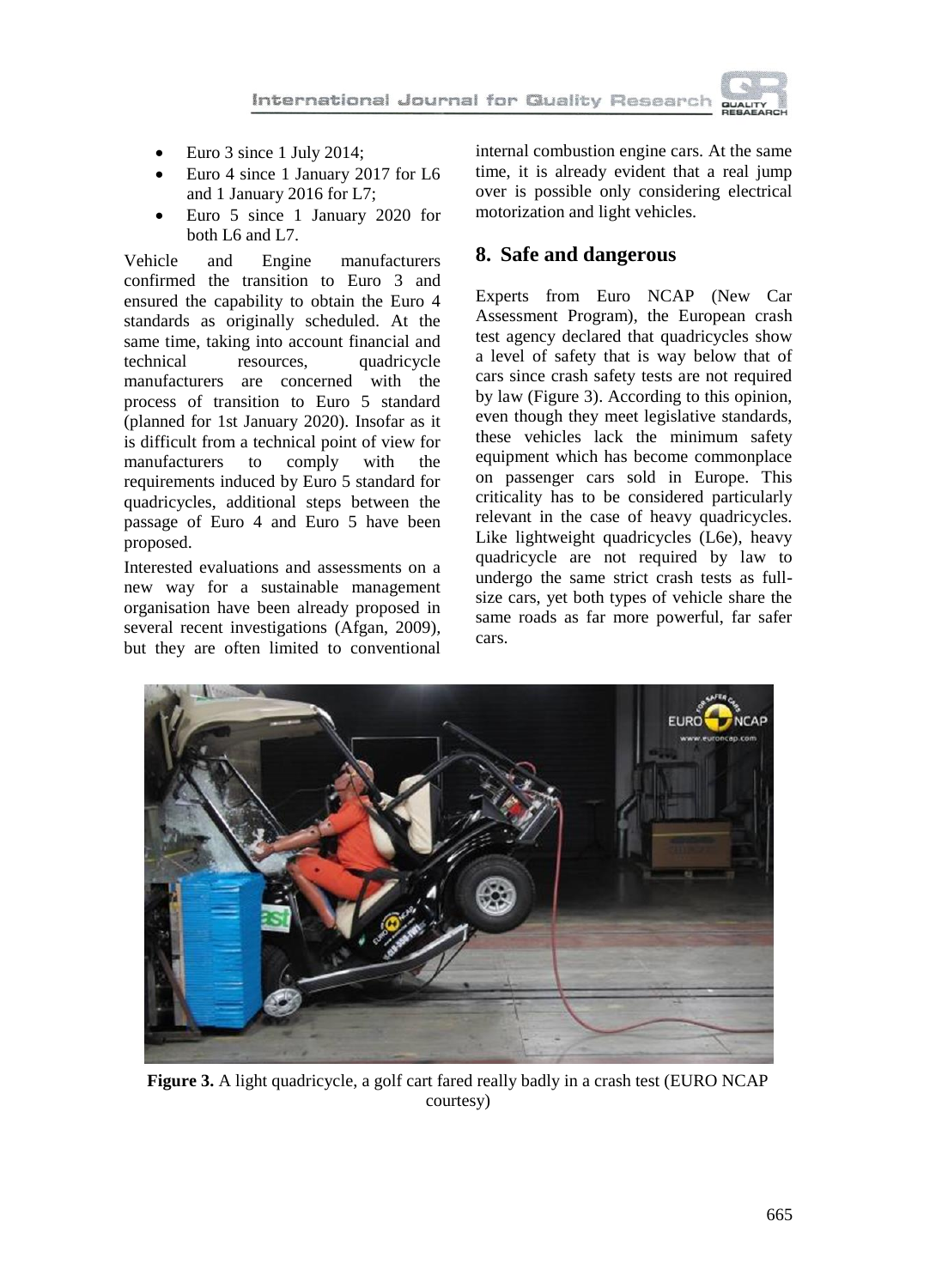

Up to the most recent years, the general opinion was that in a collision the occupants of a heavy vehicle would, on average, suffer fewer and less serious injuries than the occupants of a lighter vehicle (IIHS Status report, 2011). For instance, it was found that a 100 kg increase in mass decreases the risk of injury to the driver in a two-car injury accident by 3 % (Talouei and Titheridge, 2009)*.* Adding, preliminary research carried out by the Highway Loss Data Institute in the United States found that the odds of being injured in a crash are 25 percent lower for people in hybrids than people travelling in non-hybrid models (IIHS Status report, 2011). All these confirmations seem to converge to the same outcome: heavy quadricycle are safe vehicles.

Unfortunately, this reassuring outlook can be considered totally out-of-date, overtaken by rationality and practical evidences. Heavy

quadricycles (L7e) are defined in law by maximum weight (400 kg excluding battery pack) and a power output (15 kilowatts), but not limited in speed (as L6e). It is an evident nonsense considering that some of the micro-cars available on the market are able to reach relevant speeds (Figure 4). And higher speed means larger impact energy in the case of accident. Adding, as usually happens, a heavier vehicle will also be more "aggressive" and hence increasing the mass of a particular vehicle could increase the risks to occupants of other vehicles. Finally, quadricycles are not required by law to carry airbags, crumple zones, or assistive safety technologies like ABS or traction control. And while quadricycles must meet certain basic safety requirements, like seatbelt, lights and efficient brakes, they are no match against heavier, better protected vehicles in an impact.



**Figure 4.** Some models of heavy quadricycles in Europe with maximum speed

According to a recent report provided by ACI - Automobile Club Italiana, during the triennial period 2010/12 in Italy, 2.152 accidents involved (at least) a quadricycle happened, procuring 2.922 injured and 40 dead peoples. During the previous year, the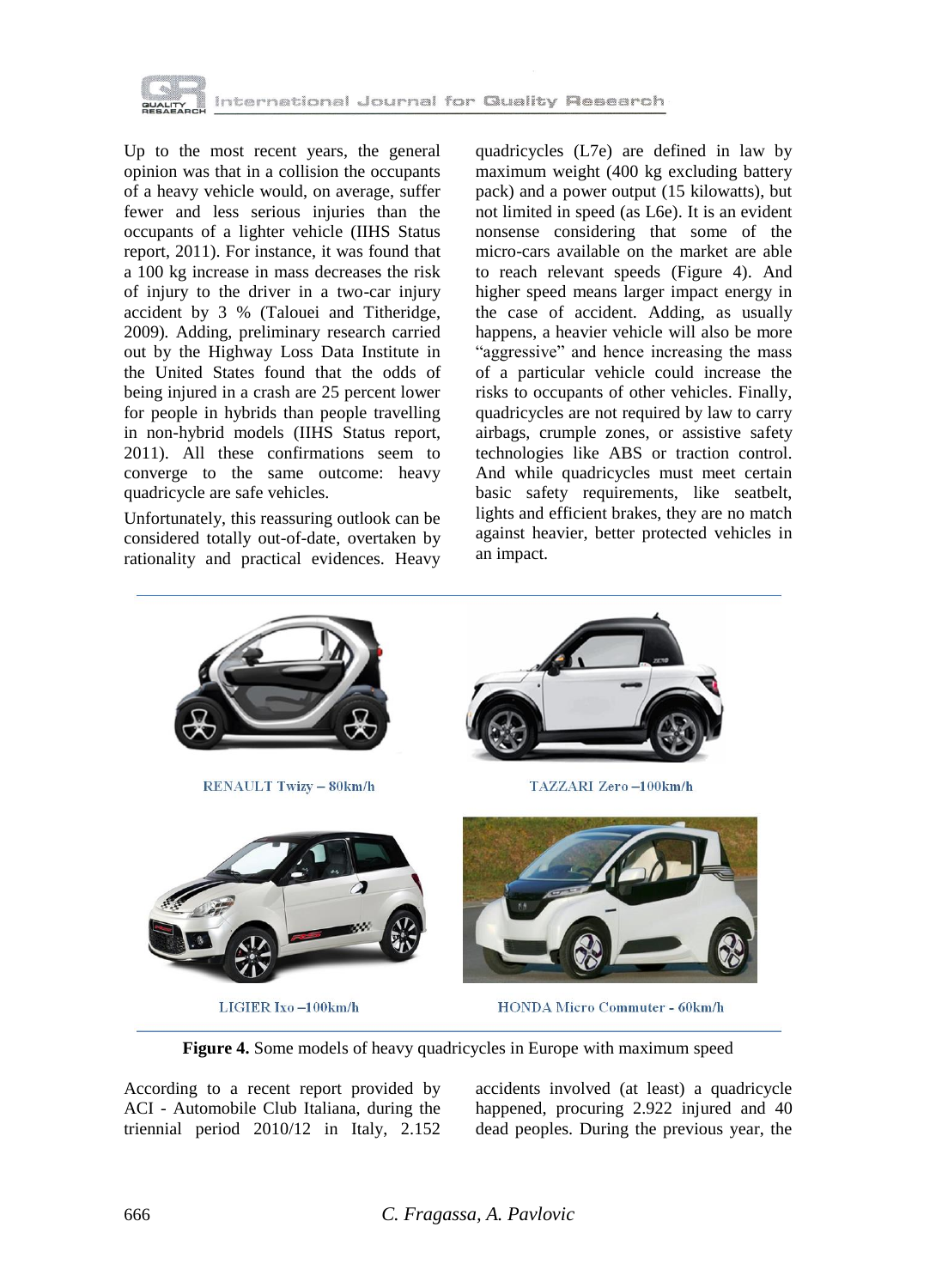

2009, a maximum of 18 deaths occurred. Considering that about 80.000 mini cars are present in Italy and that quadricycles caused less than 1% of all death events for car accidents, the intrinsic risk of driving can be considered quite low. But addition considerations changes this perspective. Firstly, 18 deaths of 682 accidents means a death index of 2.63 for this kind of vehicle, three time the average (approx. 0.9) and higher than all other categories, even motorbikes. Also considering the ratio between the values of injured people (558) and accidents (682), it is possible to find an index for injury, around 81.8, very high, almost comparable to moped (99.1) and motorbike (100.0). Finally, it is important to consider that 40% of drivers were between 14 and 16 years old, a weak category of population to be specifically protected.

# **9. Outside Europe**

In the North America, life for quadricycles is not easy. In the USA, there are regulations to allow Low Speed Vehicles, including quadricycle, on some specific roads. But, in general their circulation is forbidden. In Canada, the Agency of Transport and the Insurance Institute for Highway Safety have each conducted crash tests of quadricycles and have expressed strong concerns about the lack of crashworthiness and the risk to occupants in relatively low speed collisions with cars.

In Australia, quadricycles are considered as Alternative Vehicles (AVs), wheeled vehicles used for personal transport, differ in construction from conventional vehicles. Since they do not comply with applicable vehicle regulation for cars or motorcycles, strong limitations in circulation are active. Australian AVs are similar to rickshaws, golf cart and power-assisted bicycles, appropriate for public paths and cycleways, very different from European quadricycles. Consequently, it is not amazing that a remarkable limitation in maximum speed (down to 25 km/h) was proposed in

Australia, according to experimental evidences on the fatality risk for pedestrians and cyclists at collision with AVs. (Wramborg, 2005; Paine, 2003)*.* This interesting investigation estimates a negligible risk of a fatal accident for a pedestrian up to 10-12km/h of impact velocity for the quadricycle, and less than 3% for 30km/h. But this risk increases very fast with speed, up to 10% at 40km/h and 40% at 60 km/h.

In New Zealand, the vehicle classifications make no discrimination on power source. The classifications and associated rules for safety are solely designed to reduce the likelihood of a vehicle being involved in a crash and protect the occupants in the event of a crash. As New Zealand does not have vehicle manufacturing or assembly industries, nor require purpose made vehicles, our safety standards are taken directly from the jurisdictions we buy our vehicles from. At the same time, New Zealand recognizes that standards to protects, at least, from frontal impacts are vitally important for crashes with large vehicles at any speed. As a large number of trucks can effectively travel on almost any section of New Zealand roads, they consider the circulation of quadricycles totally unsafe (King, 2007) even if they endorse the use of little cars, better is powered by electricity. In any case, all these countries are only marginal interested in the L6&L7 categories.

A different situation is present in the overcrowded India. Statesmen officially declared that quadricycles could well change the landscape of urban and semi-rural commuting in India. According to the technical requirements of Indian models, this four-wheeler is weighs less than half the weight of a small car, has about a tenth of a car's horse power and has a maximum top speed of anywhere between 70-80 km an hour. A quadricycle is considered much more comfortable and safe than threewheelers and rickshaws, largely spread in India. For all these motivations, since 1<sup>st</sup> October 2015, quadricycles are allowed to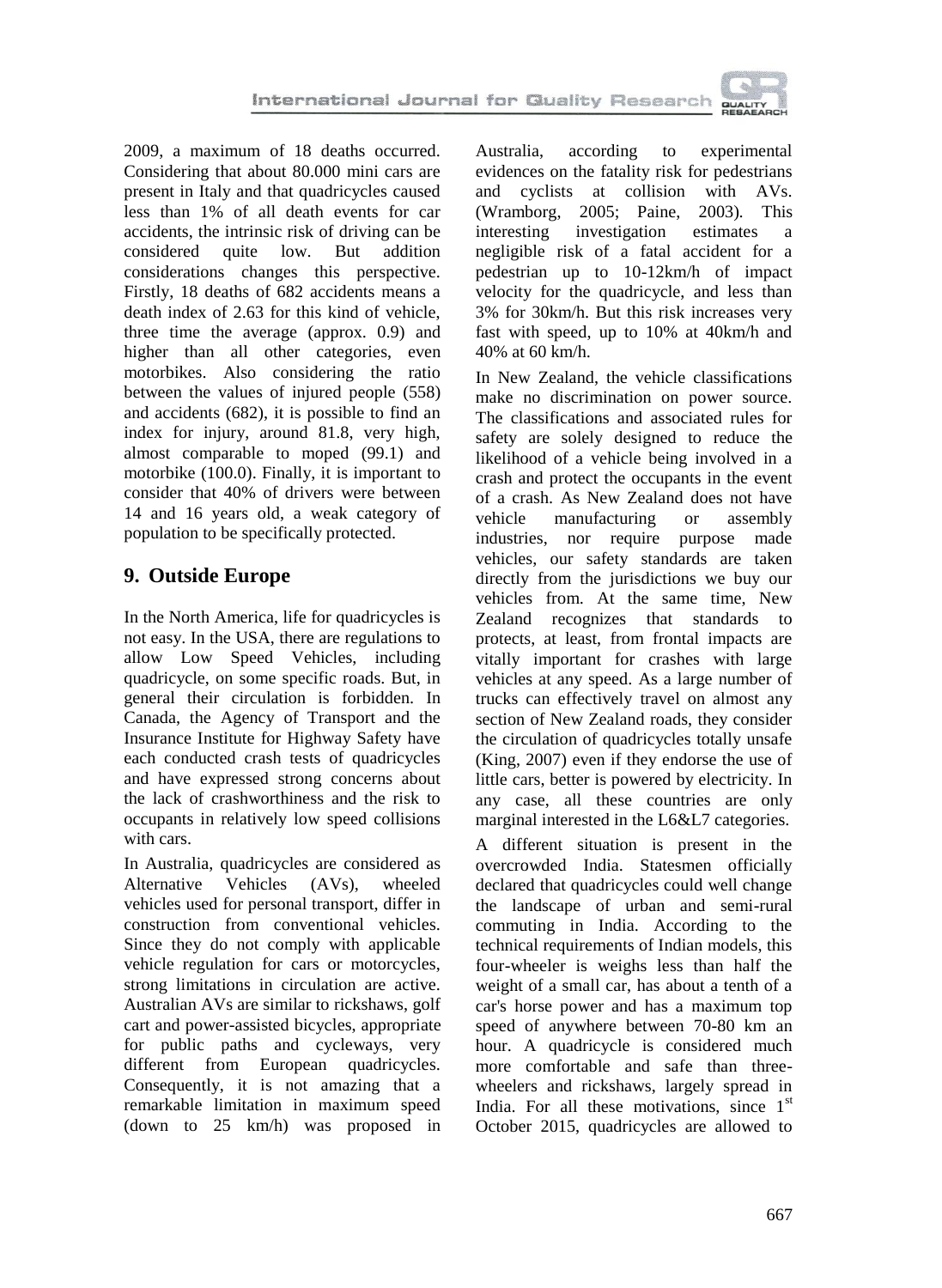

ply in cities across the country and, even, encouraged. But, it is clear that quadricycles have to be considered for their own merits rather than in the context of cars. And sellers of quadricycles are not allowed to sell them as replacements to cars. A recent disposition of law clarify all these aspects. Every new vehicles, for the first time in India, have to satisfy crash tests for homologation, but not quadricycles. For them, it is enough to adopt specific solutions for safety (as rigid doors and roof, belts, etc.). At the same time, quadricycles are not allowed to ply on highways, but limited to city and village streets, while their top speed is reduced to 70 kmph.

# **10. A critical choice**

In a consolidated investigation on motor vehicle safety realized throughout Europe (ETSC, 2007), motorcycles accounted for 2% of distance travelled, but accounted for 16% of road deaths in the EU-25. Indeed, the fatality rate per million kilometres travelled is, on average, 18 times greater than passenger cars (ETSC, 2007). Furthermore, while other vehicle modes have shown significant decreases in fatalities and serious injuries over time, those for motorcycles have exhibited much lower decreases or remained static. Referring to the case of quadricycle (and not motorcycle), in another European investigation (Robinson *et al.*, 2009), accident data concerning L6 and L7 quadricycles and off-road quadricycles was very limited, although available data indicated that the fatality risk per 100,000 vehicle kilometres was between 10 and 14 times that of passenger cars, and lay between the risk for M1 vehicles and mopeds.

Even if not definitive, these preliminary results can provide a clear idea of how crucial the situation on quadricycle is. No institution desires to transform, by an under evaluation of risks, Le6 and Le7 categories in what is now represented by motorcycles. At the same time, every ineffective rule is going to negatively impact on an emerging market. For instance, reducing quadricycle size and unladen mass limits has the potential to improve safety, although most current quadricycles exceed the proposed limits and therefore this may result in significant manufacturer development cost to meet new requirements. Industry was in favour of this option in principle, since it differentiates quadricycles for other vehicles, although the criteria suggested by industry were larger than the limits proposed by the EC and more consistent with current quadricycle dimensions (Robinson *et al.*, 2009)*.* And, it does not represent a solution the hypothesis to leave every EU Member State free to choose its own regulation. In fact*,* stakeholders indicated that reverting to national approvals has the potential to negatively influence the industry, because approving at a national level (potentially to different country specific requirements) may inhibit the market and would ultimately increase the costs to manufactures and consumers (Robinson *et al.*, 2009). Finally, it should be noted that designing a vehicle that does not have to pass Frontal Impact tests is significantly cheaper for the manufacturer. Lower production costs are a large reason these vehicles are made to a lesser standard.

### **11. Safety tests campaign**

To verify the level of safety offered by quadricycles, in June 2014 Euro NCAP took four vehicles currently on the market in Europe and put them through the same crash tests normally reserved for full-size, highway-capable cars. The vehicles were tested in front and side impacts (Figure 5). In the frontal test, the full width of the vehicle is impacted at 50km/h into a honeycomb element attached to a concrete block. On the road, if quadricycles are struck by other vehicles, the change of velocity or "severity" of the collision can be much greater than the maximum speeds they themselves are capable of. In the side impact, a honeycomb barrier is driven at 50km/h into the side of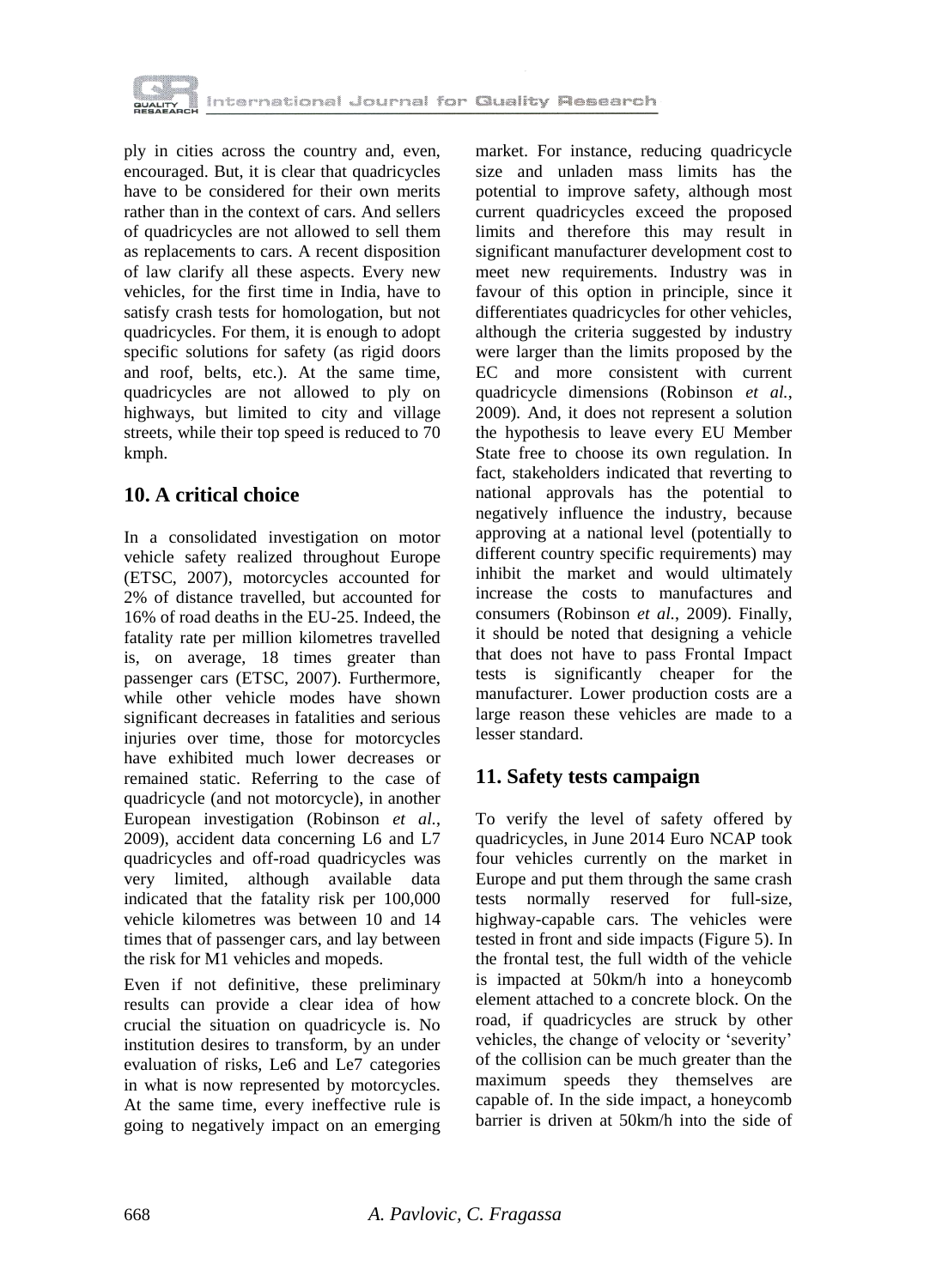

the vehicle. Together, these tests represent the sorts of accidents that quadricycles might be involved in when driven on public roads. Even if these tests were performed in less

severe conditions respect to traditional crashtests, no vehicle was able to reach 50% of the potential score for safety.



**Figure 5.** The first crash test campaign on quadricycles (EURO NCAP courtesy)

This test campaign confirmed, when all is said and done, that quadricycles generally provide a much lower level of safety than regular passenger cars. All of the quadricycles tested by Euro NCAP showed critical safety problems, although some fared better than others. The vehicles tested are type-approved and meet the minimal safety requirements set by European legislation for L7e heavy quadricycles. Analogues results were obtained by authors with Finite Element simulations of crash tests (Pavlovic *et al.*, 2012, 2014).

As quadricycles look set to become more and more popular, risky situations are going to increase very fast. On the contrary, consumers are not properly informed regarding the authentic level of protection currently offered by these vehicles. Consumers should note that quadricycles in general offer a significantly lower level of occupant protection than is offered by cars.

# **12. Crash test for all**

As solution, Euro NCAP invited European legislators and automakers alike to create a mandated minimum crash test standard for a class of vehicle which to date has avoided the tough crash test standards required by law for all full-size vehicles.

Directive 96/79/EC and UN Regulation 94 set the minimum requirements for the frontal impact performance of cars (M1 category). They both specify a frontal impact test in which the car is propelled into an offset, deformable barrier at 56 km/h. Similarly, Directive 96/27/EC and UN Regulation 95 set the minimum requirements for side impact performance. They specify an impact test in which a mobile deformable barrier is propelled into the side of the car at 50 km/h. There are no specific provisions for electric vehicles in the EU Directives for frontal and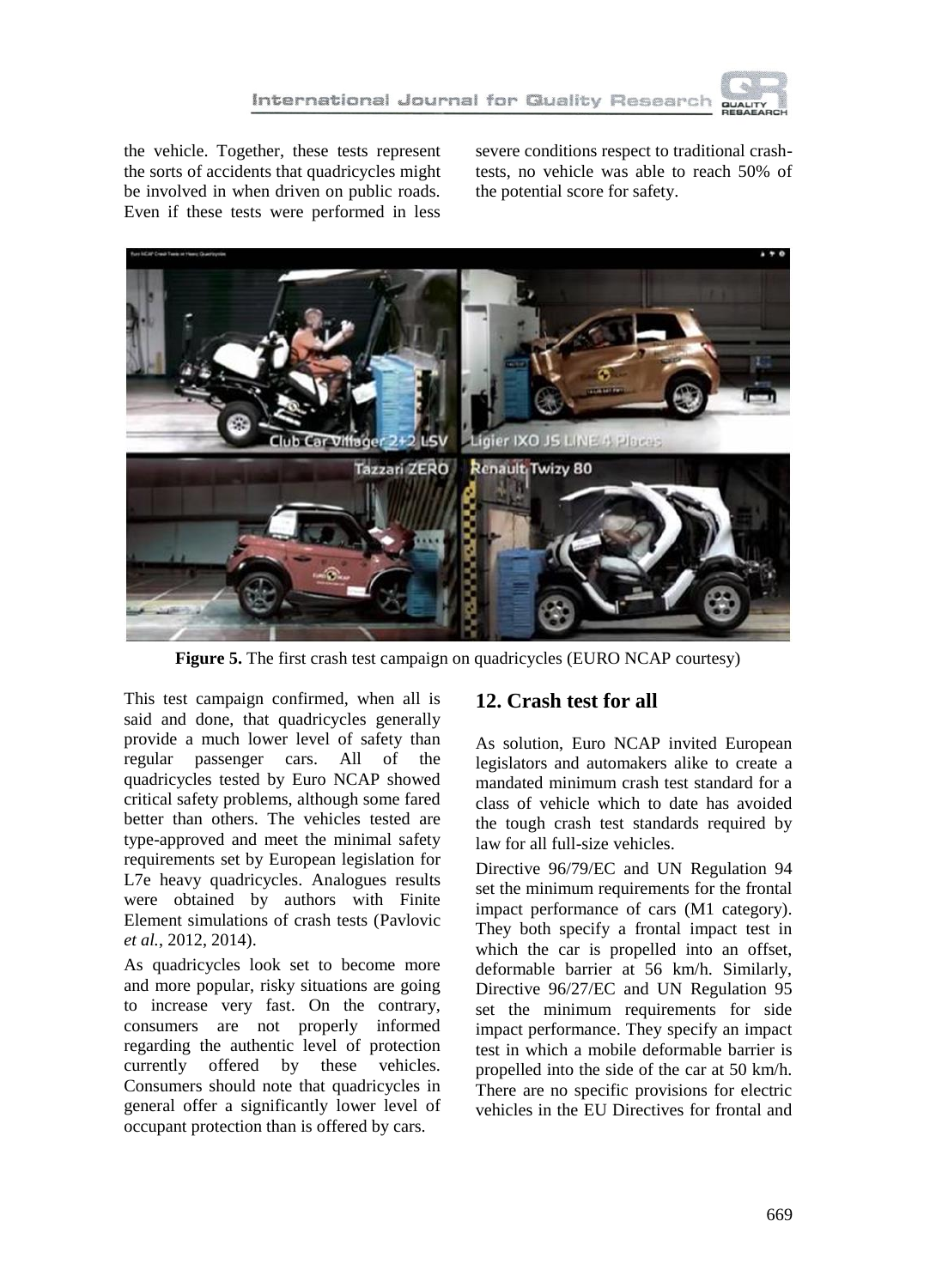

side impact. The test procedures and occupant safety requirements could be applied to any vehicle, regardless of power train type.

In 2009, a group of interested experts on post-crash provisions for electric vehicles was formed. The aim of the group was to derive amendments to UN Regulations 94 and 95 so that they are appropriate for the assessment of electric vehicles. The group was formed mainly of experts in electrical safety from the UN informal working group on electrical safety and experts in crash safety from the UN informal working group on frontal impact. Although the amendments have been prepared by experts, they have not been validated experimentally. Performing a series of crash tests (and/or obtaining data from manufacturers) would help to confirm that the amendments are appropriate and consider all the hazards (Visvikis, 2012).

According to a recent investigation (Robinson *et al.*, 2009)*,* aligning the quadricycle requirements with M1 vehicles was estimated to result in significant cost increases to meet front and side crashworthiness requirements. Manufacturer cost would be significantly increased in materials, design, development, and testing (e.g. airbag development). Significant societal and environmental benefits may result from this investment, but the effects and magnitude of these were uncertain. Reducing quadricycle size and mass was estimated to require lower investment, but with smaller resulting benefits. The environmental impacts were assessed as low negative for all options, apart from improving the requirements towards that of M1 vehicles, where low positive benefits for noise and emissions might be possible.

The recent Directive n. 168/2013 on the approval and market surveillance of two- or three-wheel vehicles and quadricycles, moved in the direction to generally improve the attention on vehicle functional protection and occupational safety. The safeguard is not limited to users, but also involves

pedestrians and environment.

Even if without obliging the adoption of crash tests, the Directive is not going to exclude this hypothesis. Everywhere is stated that, in order to ensure that a high level of functional safety is attained, the Commission shall adopt delegated acts regarding the functional safety of vehicles. The first one of such acts was planned for 31 December 2014, but several others will follow till 2020.

As a direct consequence of this new legislative interest, on June 2014 Euro NCAP launched the N.2 crash testing protocols for L7e category, in the case of frontal and side impacts. These protocols were arranged considering a minor severity of conditions of tests respect to the traditional ones. For instance, the impact speed was reduce from 64 km/h to 50 km/h  $\pm$ 1km/h in consideration of the urban use of these vehicles. Additionally, both protocols consider an impact against a deformable barrier, not a rigid one. And, finally, the full width frontal impact has been preferred respect to the more severe half width frontal impact.

# **13. Modality of adoption for new rules**

The EU Regulations typically follow a "split-level" approach, comprising two-parts:

- Fundamental provisions are set out in an EU Regulation laid down by the European Parliament and Council and adopted through the ordinary legislative procedure;
- Technical specifications that implement the fundamental provisions are laid down in one or more separate EU Regulations adopted by the Commission with the assistance of a regulatory committee (typically comprising representatives of EU member states, the automotive industry,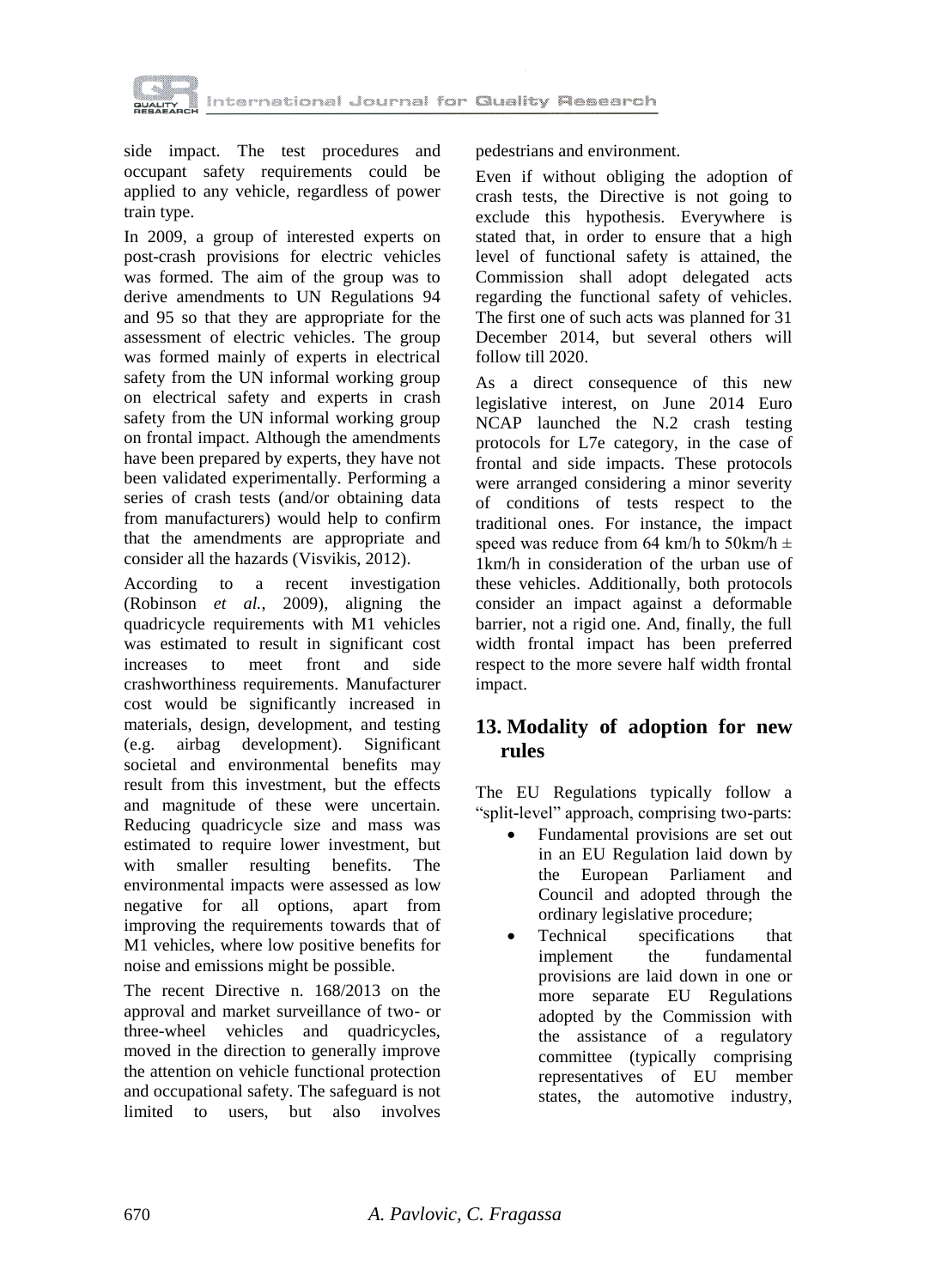component manufacturers and other stakeholders).

European Union Directives are generally kept up to date, but several EU Directives<br>have started to lag behind their have started to lag behind their corresponding UN Regulation, particularly on the subject of electric vehicles.

UN Regulations generally provide for the approval of vehicle systems and components, or for specific aspects of a vehicle, but there is no "whole vehicle" approval mechanism. Several UN Regulations have been amended to include specific provisions for electric vehicles. These include UN Regulation 12 (protective steering), UN Regulation 13 and 13-H (braking), UN Regulation 51 (noise), UN Regulation 83 (emissions), UN Regulation 85 (engine power) and UN Regulation 101 (CO2 emissions). In addition, proposals to amend UN Regulation 94 (frontal impact), UN Regulation 95 (side impact) have now been adopted. UN Regulation 100 sets out specific provisions for electrical power trains and was recently made mandatory for EU type-approval (Visvikis, 2012).

# **14. Conclusion**

World people are simultaneously dealing with the air pollution, global warming and increasing energy demand. The automobile electrification is expected to be a promising solution in major countries to overcome the worldwide stringent regulation of the fuel saving after 2020. Their ambitious goals of the electric vehicles on roads in 2020 are five million in China, two million in Japan, one million in Germany, and one million in USA in 2015 (Higuchi, 2014). Heavy quadricycles could represent a prominent solution, especially for small mobility used in residential area. But the low level of safety of these vehicles are reducing the possibility to widespread their benefits in several potential markets. Outside Europe and part of Asia, a large confusion was caused by the introduction of quadricycles, since they were and are perceived as urban

electric passenger vehicles. Consequently, these vehicles are considered as designed for very limited operating environments. And they are currently prohibited from entry in several countries because they do not provide evidence to pass minimum safety requirements. The idea is that allowing these vehicles on roads, it will come at the expense of safety standards without a better interest for citizens. In contrast there are several models of fully electric car that have similar environmental benefits to electric quadricycles but are designed to meet car crashworthiness standards. Designers and manufacturers of heavy quadricycles have to change the general approach to these vehicles or they will lose a great opportunity in a very short of time. A recent EU directive, adopting warnings from international institutions or experts, moved toward this direction requiring more safety specification for heavy quadricycles. Euro New Car Assessment Program (NCAP) already proposed its protocols for crash tests. At the same time, it is evident that this modification, if not supported by an appropriate strategy for product development and optimisation, will simply increase the costs of these already high-priced vehicles. Several solution to minimize the costs of testing and maximize the benefits can be adopted. For instance, finite element (FE) computer simulations of a NCAP full scale crash tests (Marzougui *et al.* or, recently, in Pavlovic *et al.*, 2014) can be used with success. In fact, computer simulations of vehicle collisions have improved significantly over the past few years. With advances in computer technology and nonlinear finite element codes, full scale models and simulations of such sophisticated phenomena are becoming ever more possible. Recently, refined FE models of airbags and dummies have been added to the simulations. This allows direct evaluation of occupant risks and injuries using simulation data reducing, as possible, the expensive and disruptive NCAP tests.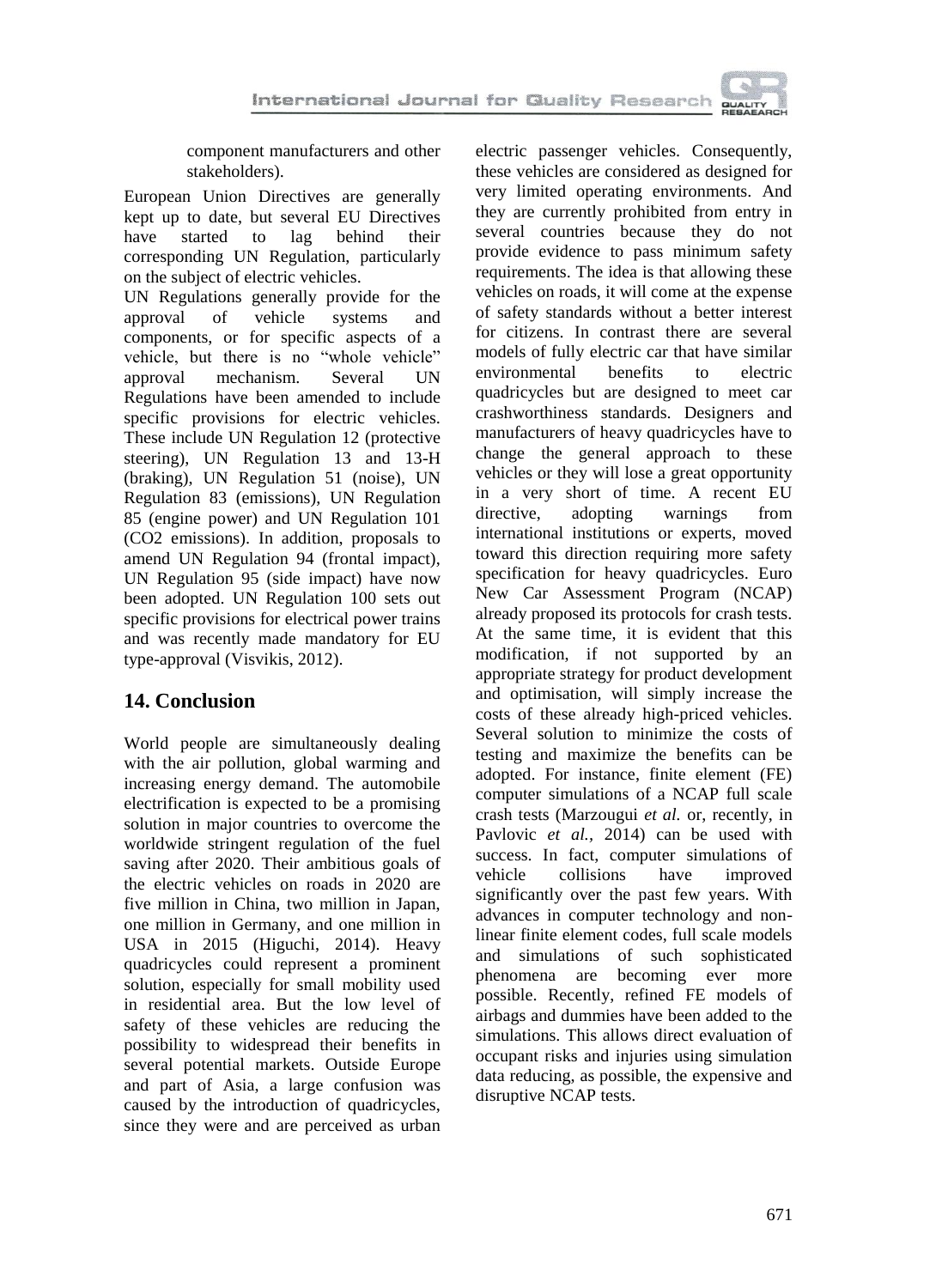

#### **References:**

- Afgan N.H., Hovanov N., & Andre P. M. (2009). Sustainable Management Organization With Example of Passenger Car Sustainability Assessment. *International Journal for Quality Research*. 3(2), 1–11, ISSN 1800-6450
- Doeden Matt (2007). *Crazy Cars*. Ed. Lerner Publications Company. Minneapolis, USA. ISBN: 978-0-8225-6565-9
- ETSC (2007). News Release: Motorcycle deaths in Europe. *European Transport Safety Council*, Retrieved from: [http://www.etsc.eu/documents/News%20release%20Flash](http://www.etsc.eu/documents/News%20release%20Flash%0b%207%20final.pdf) [%207%20final.pdf](http://www.etsc.eu/documents/News%20release%20Flash%0b%207%20final.pdf)
- Gilke N., Mantha S., Thampi G. (2013) Infrastructural Back Bone Of Enabling And Converging Technologies For Mass Customization Manufacturing System In Automotive Industries. *International Journal for Quality Research*. Volume 7, Issue 1; 153–162, ISSN 1800-6450
- Hacker F., Harthan R., Matthes F., & Zimmer W. (2009). Environmental impacts and impact on the electricity market of a large scale introduction of electric cars in Europe - Critical Review of Literature - Technical Paper 2009/4. *The European Topic Centre on Air and Climate Change* (ETC/ACC)
- Higuchi, S. (2014). World Movement on Development and Diffusion for Next-Generation Vehicles. *Journal of Automotive Safety and Energy*, *5*(2). ISSN 1674-8484
- IIHS Insurance Institute for Highway Safety (2011). *Status report: hybrid advantage*. Retrieved from: [http://www.iihs.org/externaldata/srdata/docs/sr4610.pdf.](http://www.iihs.org/externaldata/srdata/docs/sr4610.pdf) Accessed January 12, 2012.
- King, S. (2007). *Electric Vehicles and New Zealand: Identifying Potential Barriers and Future Considerations*, Ministry of Transport of New Zealand
- Marzougui, D., Kan, C.D. & Bedewi, N.E., *Development and validation of an NCAP simulation using LS-Dyna3d*, FHWA/NHTSA National Crash Analysis Center
- Paine, M. (2003). The Danger to Young Pedestrians from Reversing Motor Vehicles, *Proceedings of 18th Conference on the Enhanced Safety of Vehicles*
- Paine, M. (2011). Safety Requirements For Small Motorised Alternative Vehicles. *Vehicle Design and Research*. Paper Number 11-0108; Pty Limited, Australia
- Pavlovic, A., Fragassa, C., & De Miranda, S. (2012). Mini city cars need a crash test. *Proceed. of the International CAE Conference and Exhibition*, Verona (Italy), October.
- Pavlovic, A., Fragassa, C., & De Miranda, S. (2014). Numerical Simulation of Crash Test For The Heavy Quadricycle. *International Congress Motor Vehicles & Motors 2014*; Kragujevac (Serbia), October 9th-10th, 2014; pag. 445-452
- Robinson, T.L., McCarthy, M., Pitcher, M., Gibson, T., & Visvikis. C. (2009). Evaluating the impact of possible new measures concerning category L vehicles, Final Report for European Commission. *Transport Research Laboratory*
- Tolouei, R., & Titheridge, H. (2009). Vehicle mass as a determinant of fuel consumption and secondary safety performance. *Transportation Research Part D: Transport And Environment*, *14*(6), 385-399. http://dx.doi.org/10.1016/j.trd.2009.01.005
- Varma, A., Newman, D., Kay, D., Gibson, G., Beevor, J., Skinner, I. & Wells, P. (2011). Effect of regulations and standards on vehicle prices. *AEA for EC Directorate-General Climate Action*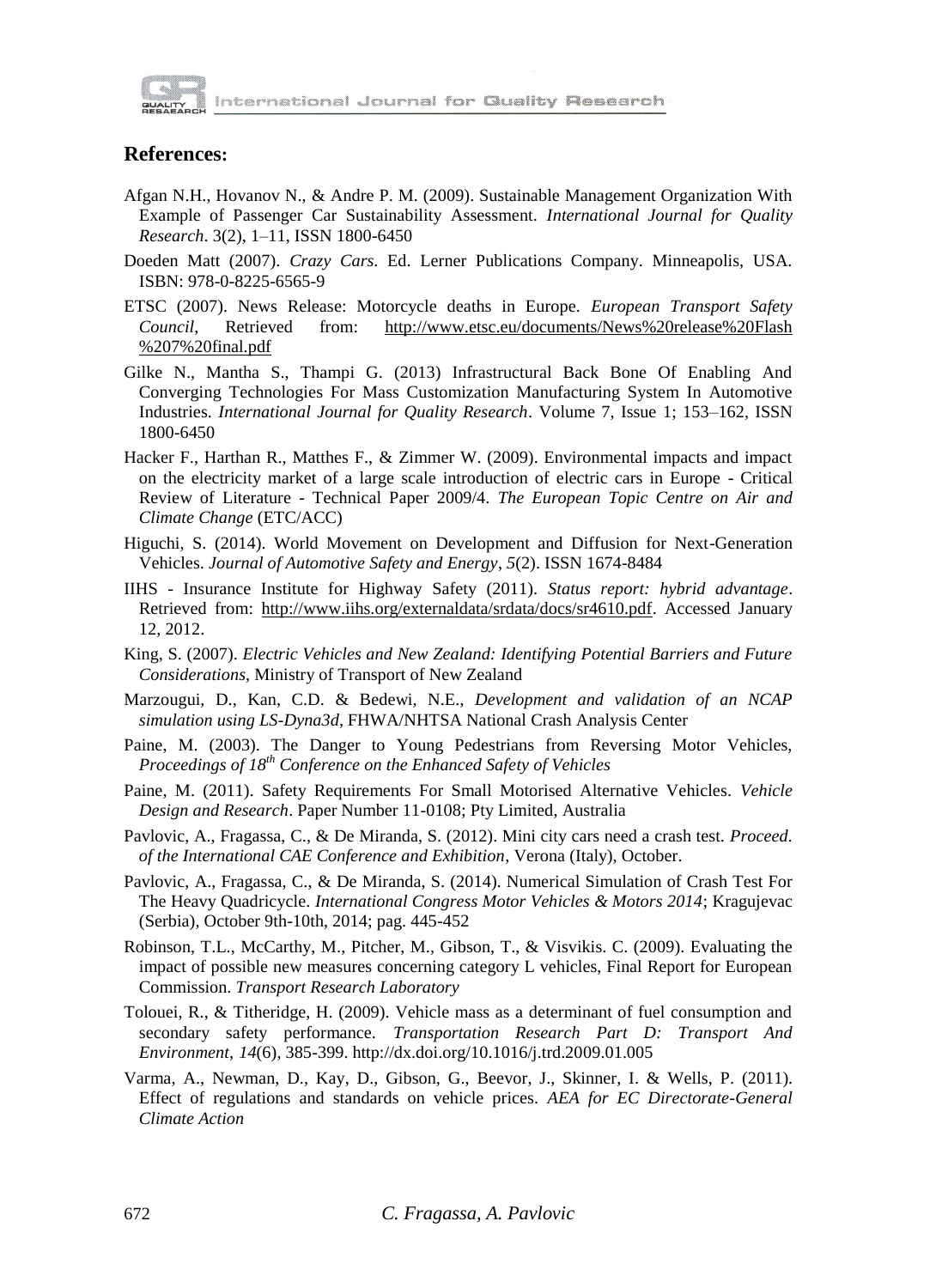

Wramborg P. (2005). *A New Approach to a Safe and Sustainable Road Structure and Street Design for Urban Areas*, Road Safety on Four Continents Conference, Warsaw

#### **Ana Pavlovic**

University of Bologna, Department of Civil, Chemical, Environmental and Material Engineering Viale Risorgimento 2, 40136 Bologna Italy [ana.pavlovic@unibo.it](mailto:ana.pavlovic@unibo.it)

#### **Cristiano Fragassa**

University of Bologna Department of Industrial Engineering Viale Risorgimento 2, 40136 Bologna Italy [cristiano.fragassa@unibo.it](mailto:cristiano.fragassa@unibo.it)